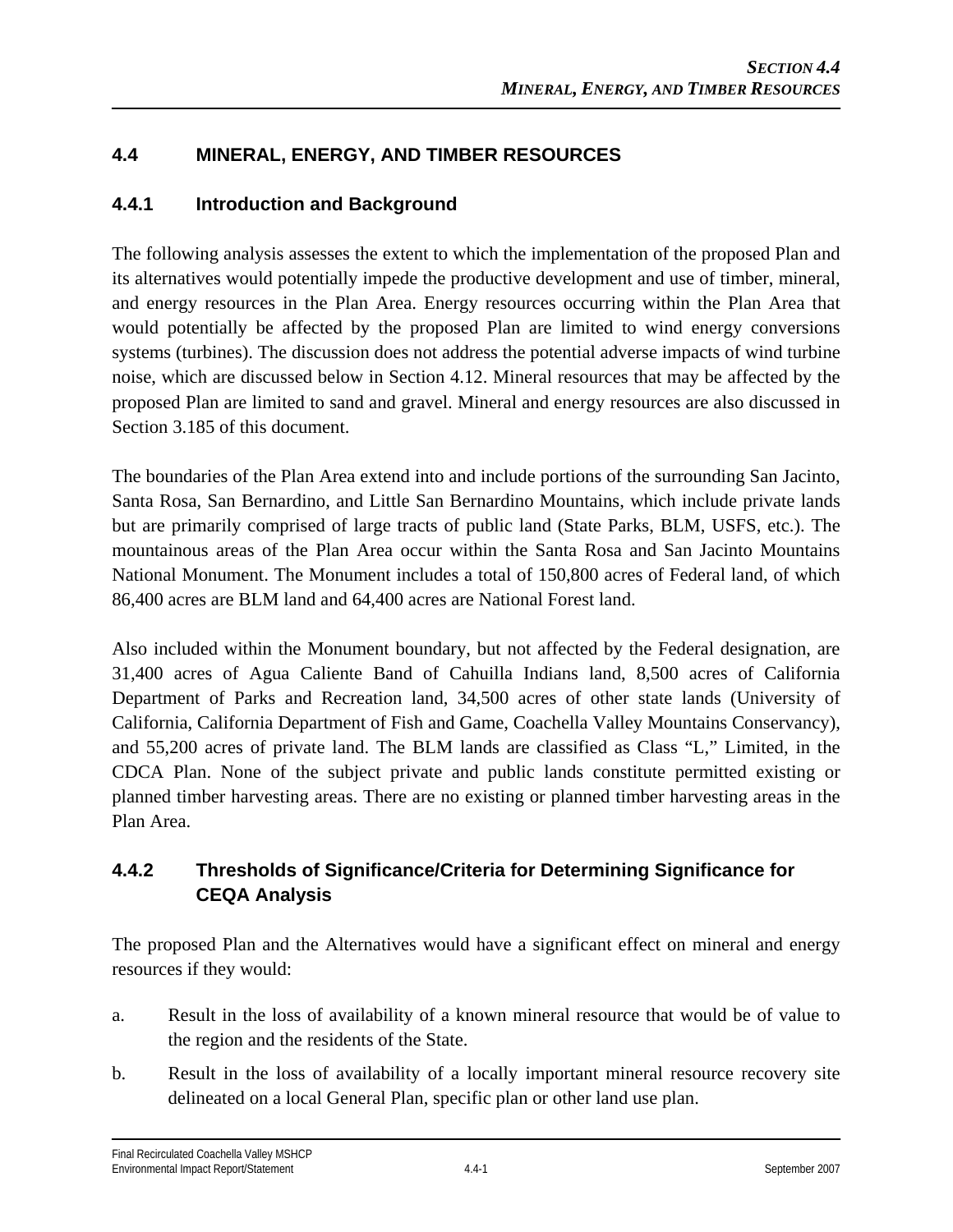- c. Result in the loss of availability of a known energy resource that would be of value to the region and the residents of the State.
- d. Result in potential adverse effects to existing and planned timber harvesting areas within, adjacent, to or near Conservation Areas.

# **4.4.3 Project Impacts on Timber, Mineral, and Energy Resources**

### **Proposed Action/Preferred Alternative**

### Mineral Resources

Under the Proposed Action/Preferred Alternative, impacts to mineral resources would be less than significant. First, the Conservation Areas were designed to minimize inclusion of mining operations thus allowing continued mineral extractions. Second, these existing operations, although not Covered Activities, would not be adversely affected by the Plan. Finally, land conserved under the proposed Plan does not physically affect the mineral resource.

Mineral extraction in the Coachella Valley is limited to sand and gravel. In the Plan Area, there are 17,527 acres that have been designated as Mineral Resource Zone 2 (MRZ-2). The MRZ-2 designation refers to areas where adequate information indicates that significant mineral deposits are present, or where it is judged that a high likelihood for their presence exists. Of this acreage, 10,007 acres are included in the Conservation Areas.

Of the MRZ-2 acres in the Conservation Areas, 1,983 acres are on Federal land, and 921 acres are on non-Federal Existing Conservation Land, leaving a balance of 7,103 acres. Of this acreage, approximately 1,051 acres are currently approved for mining, and Take Authorization for these lands in the Indio Quarry mining area would be provided for mineral extraction on these acres under the proposed MSHCP. That leaves a balance of 6,052 acres of MRZ-2 lands that could be directly affected by the proposed Plan.

Because Development would be limited in Conservation Areas, it is a foreseeable impact of the proposed Plan that the majority of these acres would not be Developed under the MSHCP. The actual impact of the proposed Plan on the availability of the sand and gravel resource, however, would not be significant because the volume of material which is already permitted for mineral extraction in the Plan Area is sufficient to meet demand for approximately 130 years at current rates of consumption, and land conserved under the proposed Plan does not physically affect the mineral resource. The California Department of Conservation's regulations state that recreational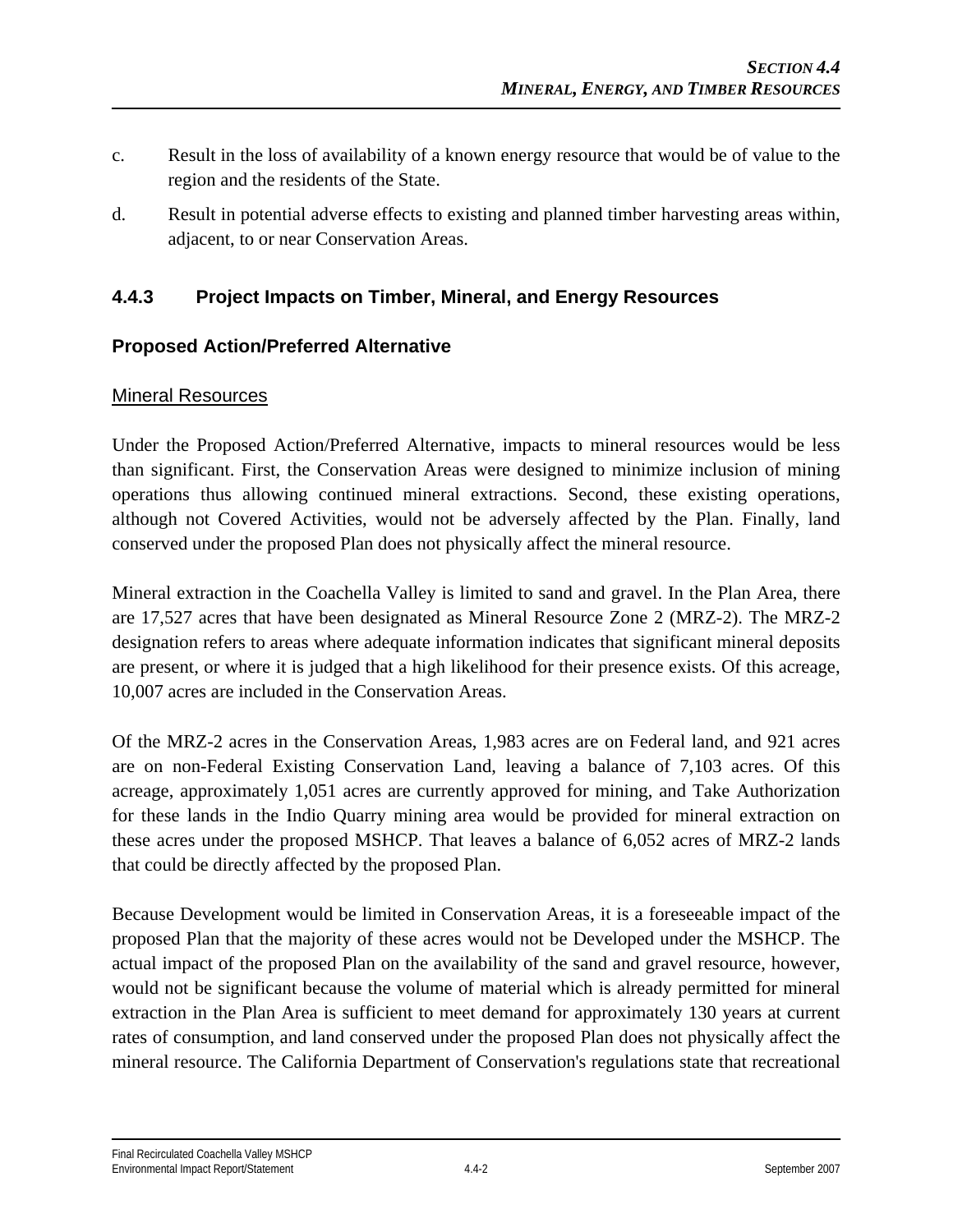open space uses are compatible with mining and, thus, do not threaten future potential to extract mineral resources (California Code of Regulations, Title 14, section 3675).

Existing extraction and processing operations are subject to discretionary permit approval, including surface mining permits and reclamation plans found to be consistent with local, State and Federal regulations. Existing extraction and processing operations in the Conservation Areas are not affected by the proposed Plan. Future expansion of these operations that would likely involve Take of a Listed species would require Take Authorization and would be subject to the proposed MSHCP.

Existing permitted sand and gravel operations located within proposed Conservation Areas include the following:

**Lower San Gorgonio River Quarry:** Mined resources from this quarry are located within the San Bernardino Production-Consumption Region. The quarry occupies a portion of the San Gorgonio River streambed and is located within the Cabazon Conservation Area. The aggregate deposits extend about eight miles to where the streambed joins the Whitewater River. These high quality deposits are inferred to extend to a depth of over 100 feet. Currently permitted operation and maintenance activities are not impacted by the proposed Plan.

**Whitewater River Quarry:** Located in or adjacent to the Stubbe/Cottonwood Canyons and the Whitewater Floodplain Conservation Areas, two operations are located in the largest resource sector in the Coachella Valley, encompassing 8,013 acres and with resources up to 100 feet in depth. Operations have historically been at the mouth of the Whitewater Wash (active) and on the south side of Garnet Hill immediately east of Indian Avenue (inactive). These permitted areas yield a wide range of product, including boulders for landscaping and heavy construction, and PCC-grade aggregate. Neither mining area appears to be significantly constrained by the planned Conservation Area boundaries.

**Super Creek Quarry:** This quarry is located in the northwestern portion of the Painted Hills area, immediately east of Whitewater Canyon and west of Highway 62, within the Upper Mission Creek/Big Morongo Canyon Conservation Area. Super Creek is a primary source of decomposed granite used for landscape areas. This operation and its permits are unaffected by the implementation of the proposed Plan.

Little Morongo Canyon Wash (inactive): This aggregate deposit extends one mile upstream of the mouth of the wash, with approximately one-half of the northern most deposit being located within the Upper Mission Creek/Big Morongo Canyon Conservation Area. Started in the early 1950s and operated until 1972, the property is not currently permitted for mineral extraction.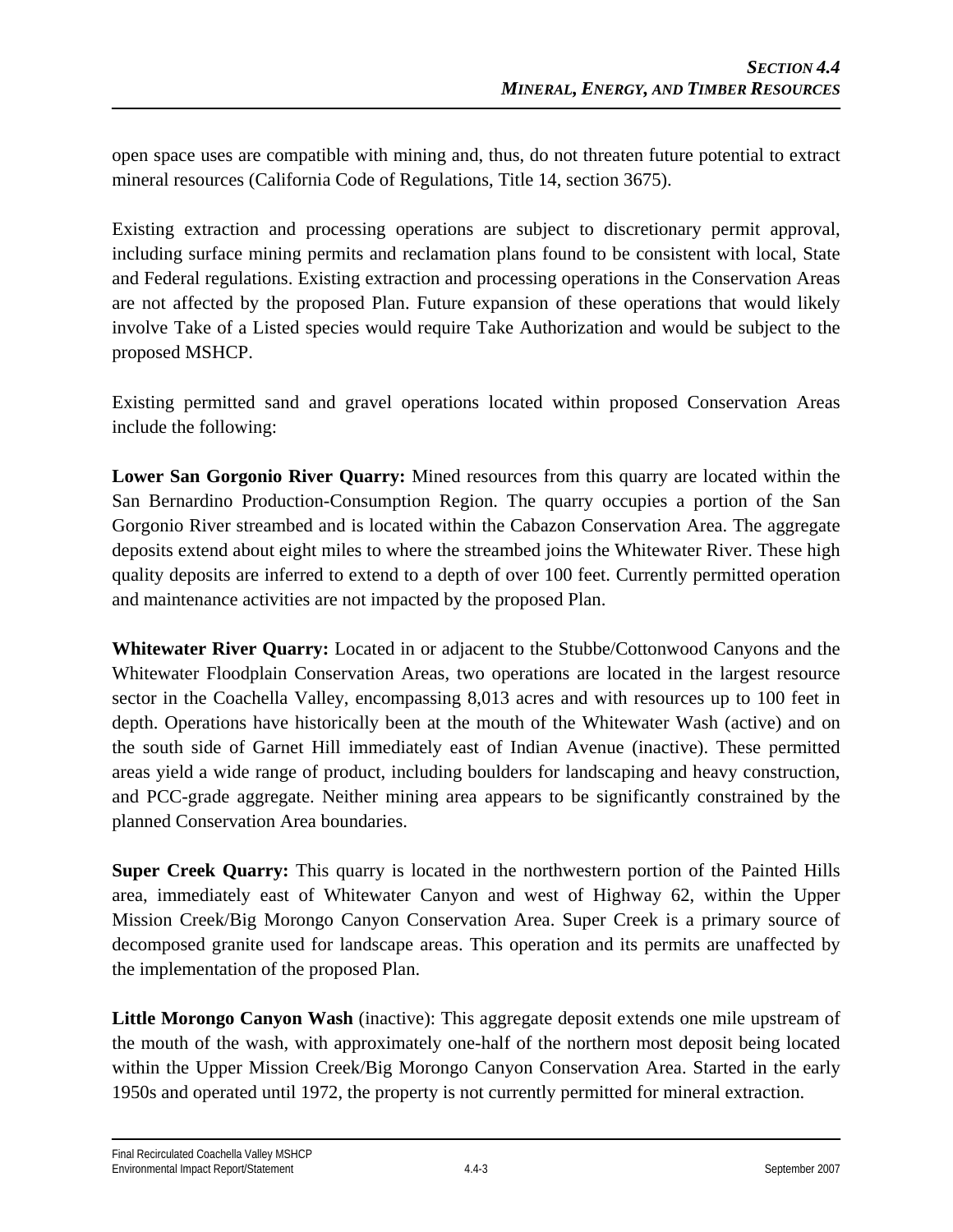**Thousand Palms Area:** These permitted operations are located on the alluvial wash of a small unnamed drainage north of the community of Thousand Palms and at the foot of the Indio Hills. These deposits are located in the Thousand Palm Conservation Area, east of Rio del Sol and north of Visa Chino. The deposit is uplifted and eroded alluvium derived originally from the Little San Bernardino Mountains to the north. On-going extraction operations are not affected by the implementation of the proposed Plan.

**Berdoo Canyon Fan:** This area is a coalescing of alluvial fans formed at the mouths of the West Berdoo and Berdoo Canyons, along both sides of Dillon Road between the Little San Bernardino Mountains and the Indio Hills. While portions of the resource area are located within the Desert Tortoise and Linkage Conservation Area, much of the resource area lies outside proposed Conservation Areas. Actively permitted operations are not affected by the proposed Plan.

**Fargo Canyon Fan:** This resource area encompasses about 3,295 acres of the large alluvial fan at the mouth of Fargo Canyon, on the east side of Dillon Road. Two or more mining operations currently extract this lesser quality deposit, including an intermittent public borrow area on the southern portion of the fan, on BLM lands. Actively permitted operations are not affected by the proposed Plan.

**Indio Quarry/Indio Hills Fan:** Sand and gravel is the mineral commodity excavated from the project site. The subject resource area consists of a moderate sized deposit that is located within 750 acres of an alluvial fan adjacent to and immediately south of the Indio Hills. It is located in the Indio Hills Palms Conservation Area. The deposit contains approximately 73 million tons of aggregate resource to an average depth of approximately 200 feet. The deposit includes aggregate meeting the specifications for making Portland cement concrete-grade aggregate. The Indio quarry is the largest producer of PCC-grade aggregate material in the Palm Springs P-C Region. Mining has been on going at this site since the late 1940s. Currently permitted operation and maintenance activities are not impacted by the proposed Plan.

**Thermal Area:** In the Thermal area are deposits on an alluvial fan and wash near the mouth of an unnamed canyon about three miles east of the community of Thermal. The area is located adjacent to the Mecca Hills/Orocopia Mountains Conservation Area. PCC-grade aggregate is produced in the upper and lower portions of this deposit. These lesser-quality deposits have a relative high (65% ) ratio of sand to gravels. The deposit is crossed by the Coachella Branch of the All-American Canal and the southwesterly deposit is now inactive. Actively permitted operations are not affected by the proposed Plan.

**Thermal Area:** Another approved and active quarry in this area encompasses 120± acres and is a source of PCC-grade aggregate and clay deposits occurring on adjoining alluvium. Permitted in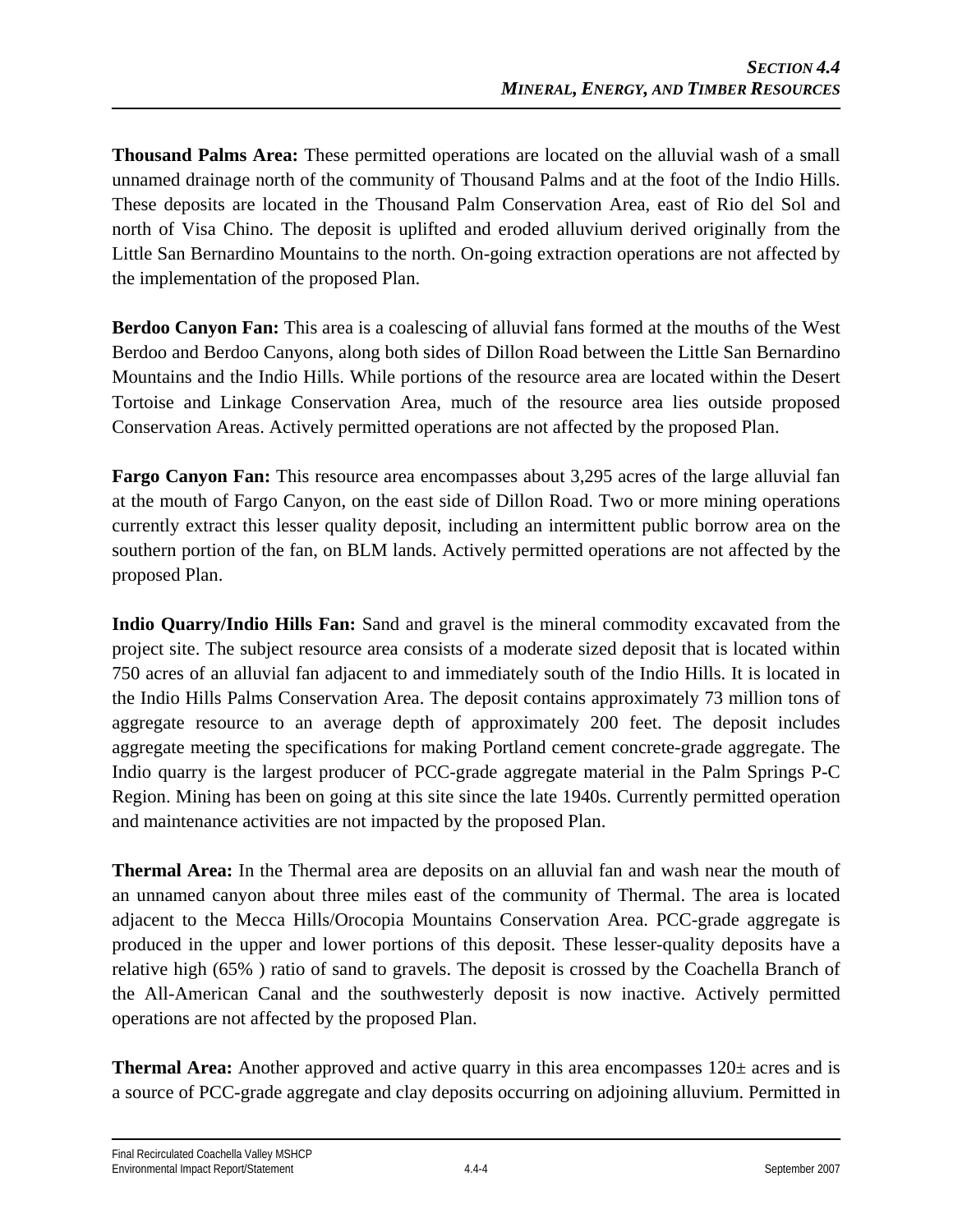1995-96, this site is located within the Mecca Hills/Orocopia Mountains Conservation Area and is east of the Coachella Branch Canal and the mining area described immediately above. This quarry is not affected by the Plan, however, any proposed expansion of this quarry would have to demonstrate consistency with the Conservation Area's Goals and Objectives.

As noted above, current (2001) permitted reserves in the Valley were estimated at 236.8 million tons (based on Riverside County and BLM permit files) on both public and private land. Significant expansion of an existing mine in the Indio Hills also near Indio (private land), and permitting of a number of smaller operations in Thousand Palms and west Berdoo Canyon (private and public land) have expanded permitted reserves to approximately 272 million tons. Total aggregate production during 2001 in the Coachella Valley was approximately 2 million tons, of which approximately 661,000 tons were mined on BLM land. Based upon permitted reserves, at current rates of consumption these permitted reserves could last approximately 130 years.

### Energy Resources

Under the Proposed Action/Preferred Alternative, impacts to energy resources would be less than significant. Over the past 20 years, the most economically developable wind resources in the Plan Area have been developed. Transmission facilities owned by SCE and IID are an important resource in the delivery of electric power. The operation and maintenance of certain IID's transmission facilities are Covered Activities under the Plan. The discussion in Section 3.5 further describes these resources and their Development. Wind energy conversion systems (WECS or windfarms) can and have been developed in a manner that limits on-site impacts to wildlife and their habitat.

Given the substantial windfarm development that has already occurred and the continuing retrofit of turbines on existing sites, as well as the continued relatively low impact of windfarm Development, existing and future Development of regional wind resources are not significantly in conflict with or constrained by adoption and implementation of the proposed Plan. No largescale solar or thermal energy resources have been developed in the Plan area at this time, nor is the Plan expected to constrain or inhibit such development, which typically occurs in conjunction with buildings and similar structures.

The Plan provides Take Authorization for ground disturbance associated with windfarm Development in Conservation Areas that is consistent with applicable Conservation Goals and Objectives. Ground disturbances include roads and staging areas, foundation pads and storage

 $\overline{\phantom{a}}$ 1 "Final Subsequent Environmental Impact report for Riverside County Surface Mining Permit No. 176, Amd. No. 1." Permit approved and SEIR certified March 2002. Prepared by Terra Nova Planning & Research, Inc. March 2002. This approval expanded mining to increase permitted aggregate extraction by approximately 46.8 million tons beyond levels identified in 1985.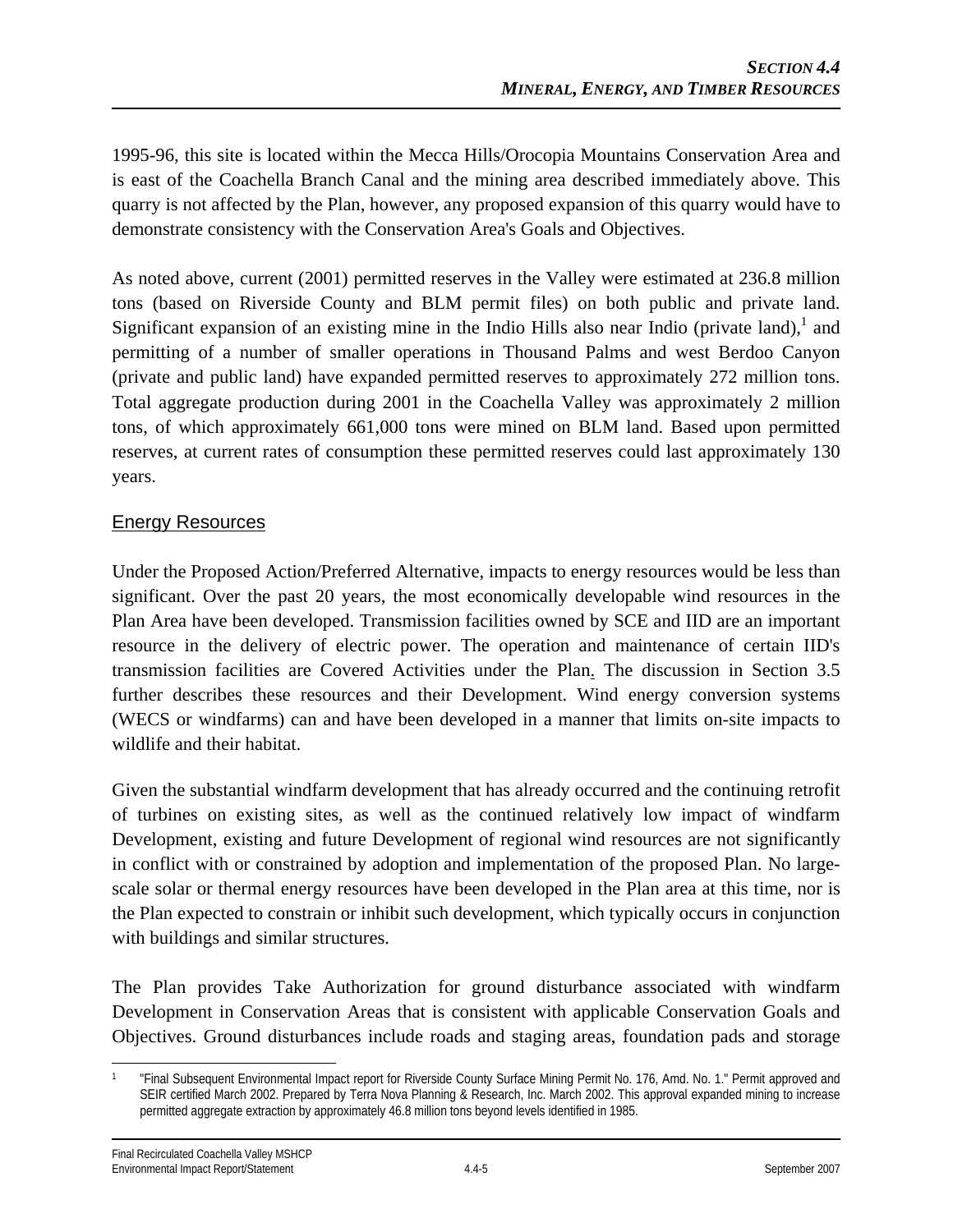areas, with further disturbance limited once constructed. The retrofitting of wind turbines is a proposed Covered Activity only with respect to impacts from ground disturbance.

Permitted Development would continue at least during the life of each windfarm permit. Modifications and installation of replacement technology would be ongoing, with the expectation that fewer wind turbines (and associated disturbance) would replace current numbers on already developed sites. Existing and future Development in the wind resource areas would occur in portions of the following Conservation Areas: Cabazon, Highway 111, Whitewater Canyon, Upper Mission Creek/Big Morongo Canyon, Snow Creek/Windy Point, Whitewater Floodplain, Willow Hole and Edom Hill.

*Exhibit 4-3* shows wind energy potential in Coachella Valley.

#### Timber Resources

There are no existing or planned timber harvesting areas in the Plan area; thus there are no impacts. Additionally, the Plan would have no effect on any commercially viable timber resource in any area outside but adjacent to the Plan Area.

#### **Public Lands Alternative**

This alternative includes only existing public and private conservation lands. No private land would be acquired; hence, less land with mineral and energy resources would be affected by the Plan. New mineral extraction or energy resource development on public land is subject to existing land management plans adopted by the relevant agencies that would not be impacted by the Plan. Existing mineral extraction and windfarm permits, whether on public or private lands, would continue.

### **Core Habitat with Ecological Processes Alternative**

This alternative's impacts would be slightly less than the Preferred Alternative because the Conservation Areas include fewer private lands with mineral resources. There are 529 fewer acres of MRZ-2 lands on federal lands in the Conservation Areas under this Alternative compared to the Preferred Alternative, and 2,743 fewer acres of private lands designated MRZ-2 under this Alternative compared to the Preferred Alternative.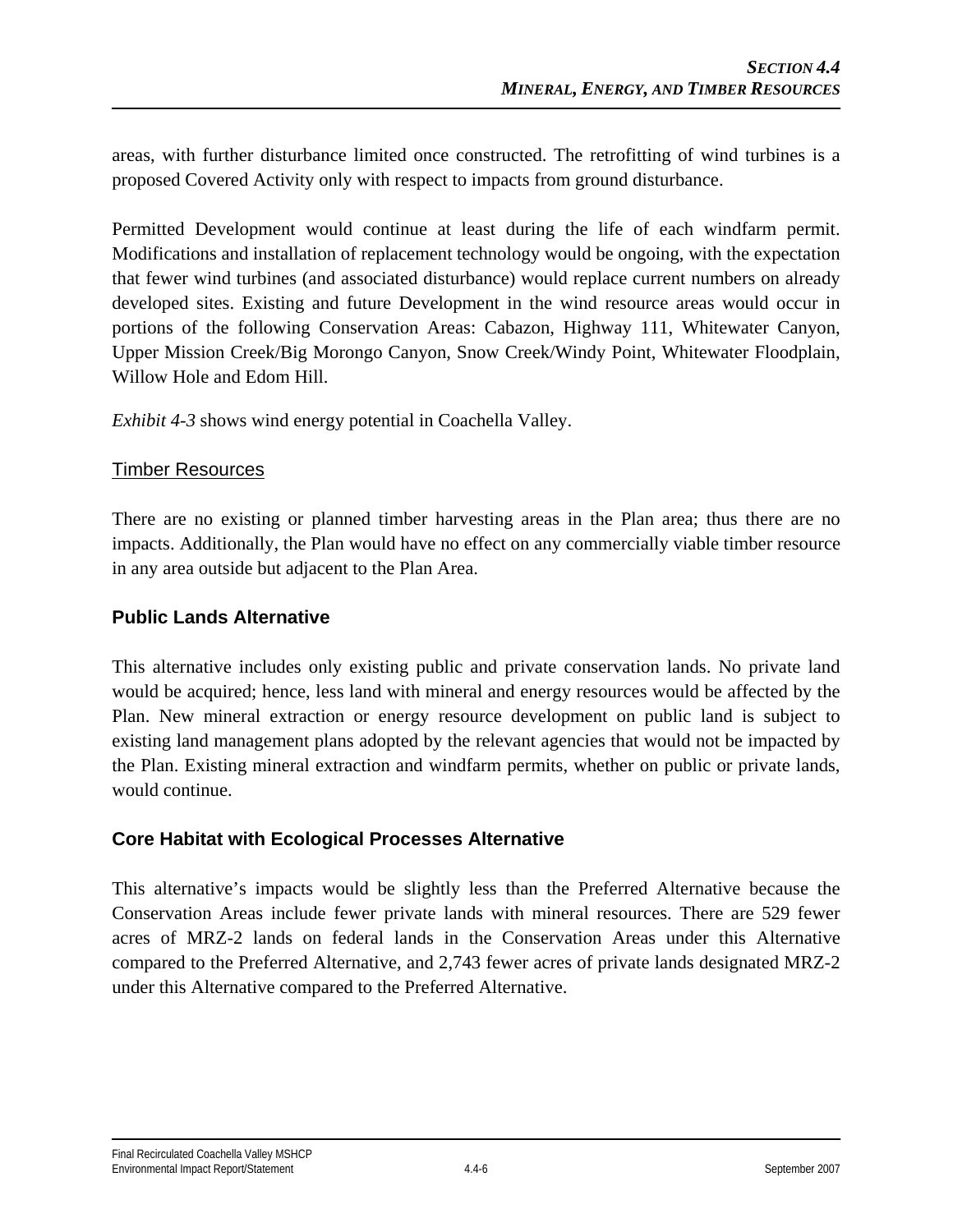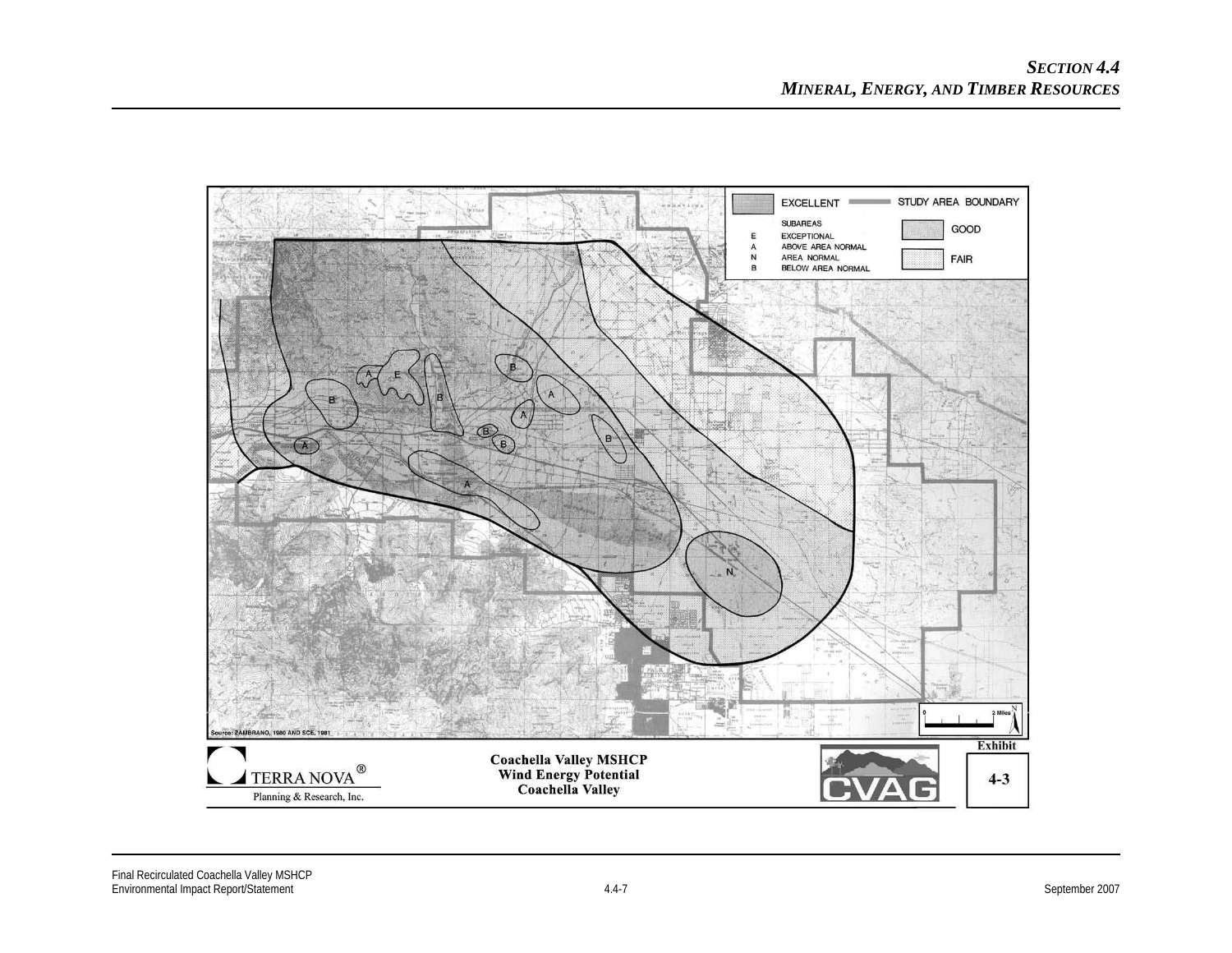There are also 793 fewer acres of active, permitted sand and gravel mining operations in the Conservation Areas under this Alternative compared to the Preferred Alternative. Existing mineral extraction and windfarm permits would continue in effect, and development of new aggregate mineral resources and retrofitting existing and constructing new windfarms would be less constrained that under the Preferred Alternative.

# **Enhanced Conservation Alternative**

This alternative would result in an increase lands in Conservation Areas beyond that of any of the other alternatives and this Alternative, compared to the Preferred Alternative, could have greater impacts to mineral resources since it would further limit access to important mineral resources within the Indio Hills, Mecca Hills and portions of the San Gorgonio River. Even these additional impacts, however, do not constitute a significant adverse impact because material, which is already permitted for mineral extraction in the Plan Area is sufficient to meet demand for approximately 130 years at current rates of consumption, and land conserved under the Plan does not physically affect the mineral resource. This is explained in the following paragraphs. There are 683 more acres of MRZ-2 lands on federal lands in the Conservation Areas under this Alternative compared to the Preferred Alternative, and 1,610 more acres of private lands designated MRZ-2 under this Alternative compared to the Preferred Alternative. There are also 208 more acres of active, permitted sand and gravel mining operations in the Conservation Areas under this Alternative compared to the Preferred Alternative.

Given the substantial windfarm Development that has already occurred, the continuing retrofit of turbines on existing sites, and the continued relatively low impact of windfarm Development, existing and future Development of regional wind resources are not significantly in conflict with or constrained by adoption and implementation of this alternative. No solar or thermal energy resources have been developed in the Plan area at this time. The Plan provides Take Authorization for ground disturbance associated with existing wind turbines in Conservation Areas, and for the replacement of existing wind turbines with new ones where there is no net loss of habitat. The Plan also provides for limited Development, which could include wind turbines, and solar or thermal energy, in Conservation Areas, consistent with the Conservation Objectives.

# **No Action/No Project Alternative**

The No Action/No Project Alternative would not result in any impacts to the development of mineral and energy resources because no Plan would be implemented. Because under this Alternative no Plan would be implemented and no Take Authorization provided, each future mineral or energy resource Development that would result in Take of a Listed species would have to obtain Take Authorization through another process. Project impacts and any required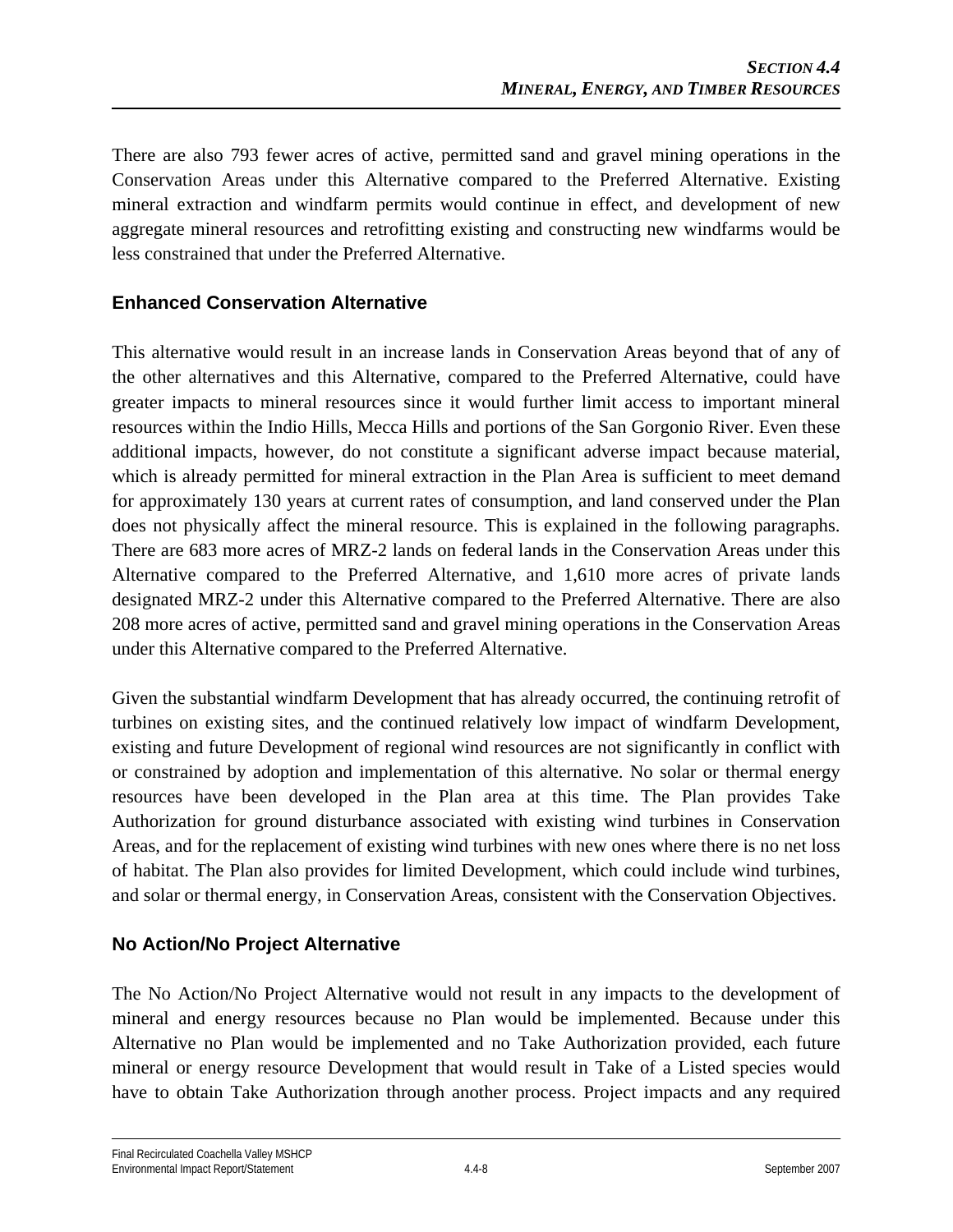mitigation measures would be determined through the environmental review and permitting process for each project.

*Table 4-3* summarizes impacts by alternative.

# **TABLE 4-3 Summary of Impact by Alternative Energy and Mineral Resources**

|                              | Potential Adverse Impacts to           |
|------------------------------|----------------------------------------|
| Alternative                  | <b>Energy/Mineral/Timber Resources</b> |
| Proposed Action/Preferred    | No.                                    |
| Alternative                  |                                        |
|                              |                                        |
|                              |                                        |
| Public Lands Alternative     | No                                     |
| Core Habitat With Ecological | No                                     |
| <b>Processes Alternative</b> |                                        |
| <b>Enhanced Conservation</b> | <b>No</b>                              |
| Alternative                  |                                        |
| No Project Alternative       | No                                     |

# **4.4.4 Mitigation Measures**

### **Proposed Action/Preferred Alternative**

No significant impacts are expected to occur under this Alternative and thus no mitigation is required.

### **Public Lands and Core Habitat with Ecological Processes Alternatives**

No significant impacts would occur under these Alternatives and thus, no mitigation is required.

### **Enhanced Conservation Alternative**

No significant impacts are expected to occur under this Alternative and thus no mitigation is required.